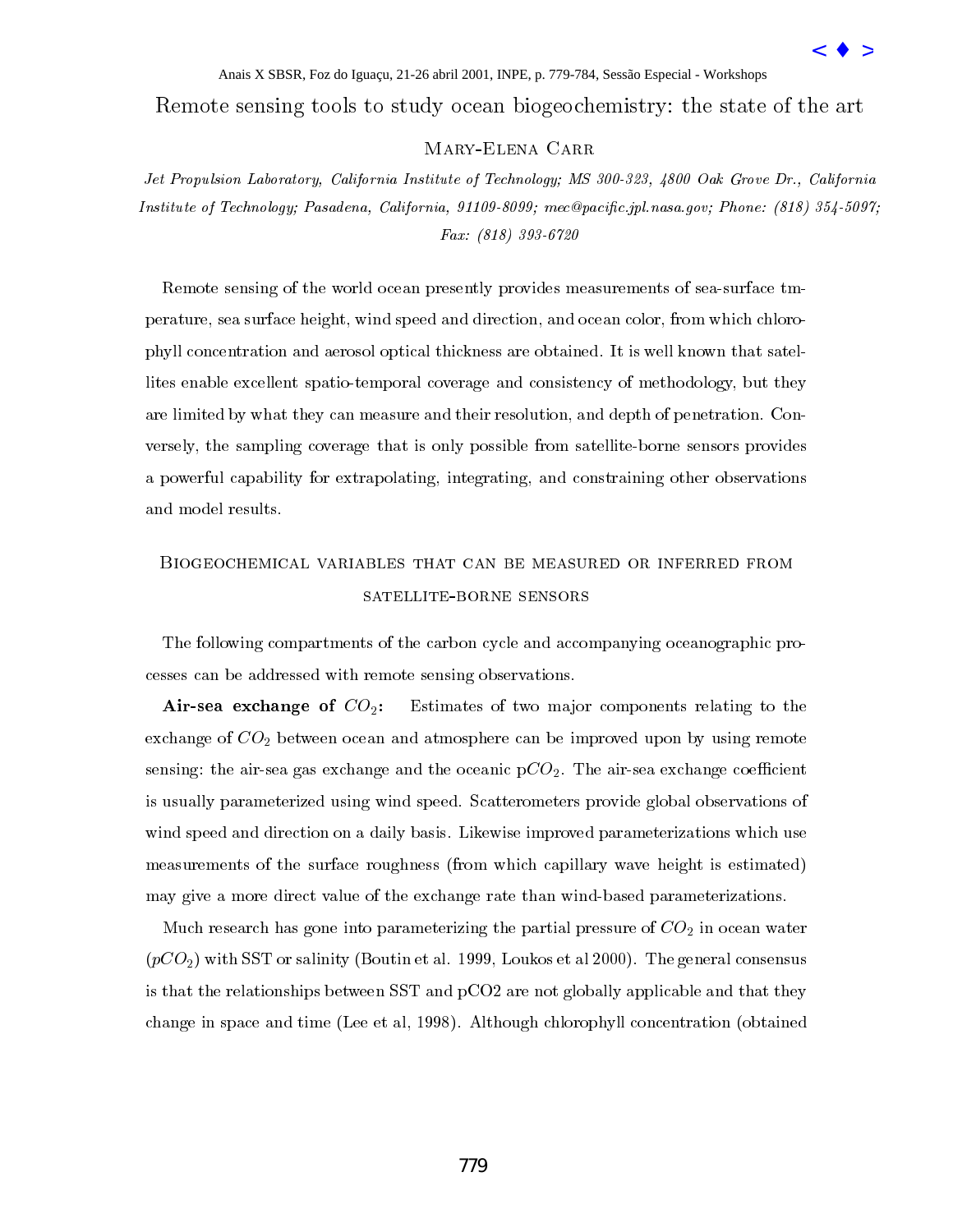from ocean color) is often invoked as a factor determining  $pCO<sub>2</sub>$ , the algorithms which would incorporate it are still under development.

Primary production: The rate of carbon uptake or photosynthesis is a process of major importance by drawing down carbon and changing the total inorganic carbon concentration of ocean water. The advent of ocean color measurements, from which chlorophyll concentration can be derived, has fueled the development of a suite of primary production (PP) models which use chlorophyll concentration, irradiance, and SST (all measured remotely). There are several types of PP models with varying degrees of complexity (Behrenfeld and Falkowski, 1997). At present, they provide estimates within a factor of two when compared with in situ measurements of carbon uptake made with  ${}^{14}C$  (Campbell et al., submitted). Research is ongoing to improve their performance.

New or export production: Although models exist to estimate primary production, a further level of uncertainty is related to our estimations of new or export production. Most estimates utilize a relationship between f-ratio and SST or primary production, nitrate or chlorophyll concentration (Sathyendranath et al. 1991, Laws et al., in press). Other potential approaches directly address the supply of nutrients via heat fluxes (and the relationship with nitrate) or precipitation. Other estimates are based on nutrient uptake as derived from changes in SST (Goes et al, 2000) or heat content (Carr et al. 2000).

Community structure: Information on the role of community structure and export fluxes can be employed for those situations in which one or more functional group can be identified with space-based observations. A few organisms have been identified from space, namely coccolithophorids (Brown and Yoder, 1994) and the diazotroph Trichodesmium (Subramaniam et al 1999). The concentration of calcium carbonate (CaCO3) is derived routinely from ocean color and work is ongoing to improve algorithm implementation for both SeaWiFS and MODIS (Gordon et al, in prep.). Other efforts are underway to distinguish *Phaeocystis* and diatoms, usually with the help of one or more sensors and ancillary in situ information.

Partioning of carbon species: It is important that we distinguish the partitioning of carbon species (POC, DOC). A recent study has provided an estimate of POC using reflectance measurements (Stramski et al 1999). Although applied to the Southern Ocean, this method may be extended, with proper in situ validation, to the global ocean. Although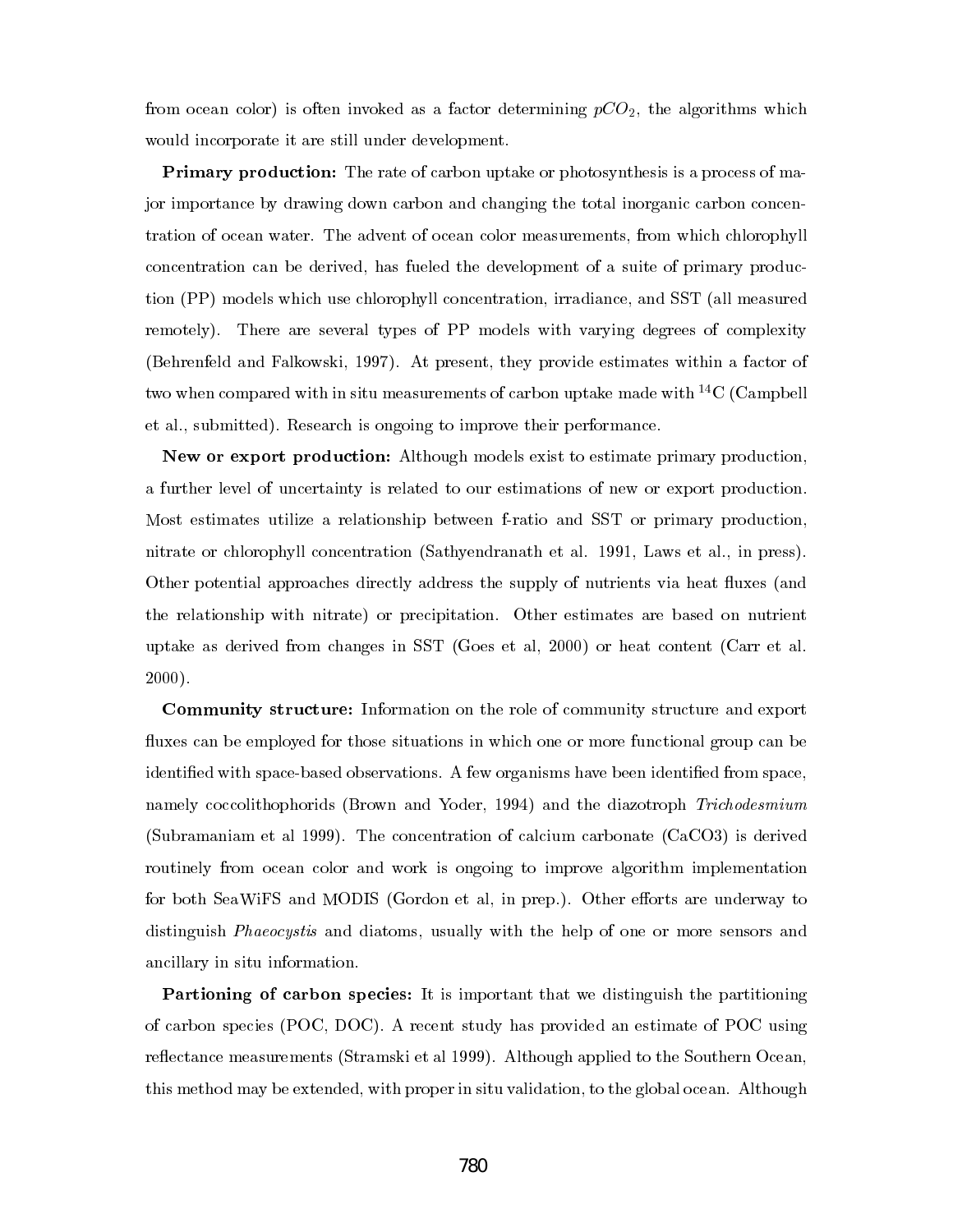there are algorithms to quantify colored dissolved organic matter (CDOM) (e.g. Hoge and Lyon, 1999, or Siegel et al, submitted), the relationship between CDOM and DOC is not straightforward (Nelson et al. 1998).

Photochemistry: Dissolved organic carbon undergoes transformation due to the effect of visible and ultraviolet light, generating dissolved inorganic carbon, DIC (Blough, 1992). This photochemical conversion of dissolved organic matter can also be addressed with remote sensing information (Cullen et al, 1997, 1999; Johanssen et al, 2000). Various models, similar to PP algorithms, can be applied to gases which play an important role in atmospheric processes, such as carbon disulphide, carbon monoxide, non-methane hydrocarbons (NMHCs), and dimethyl sulfide.

**Aerosol concentrations:** Aerosol concentrations can be measured using reflectance sensors designed for other applications such as AVHRR, SeaWiFS, or MODIS, or those designed with that objective such as TOMS or MISR. Atmospheric aerosols are diverse, including smoke and dust, and methods are being developed to distinguish between the various absorbing components.

**Small-scale variability:** Satellites also provide an unprecedented opportunity to quantify variability and processes that are unresolved by coarse models and necessarily inadequate sampling campaigns. The TOPEX/Poseidon altimeter enables improved quantication of eddies for biogeochemical applications (Siegel et al 1999) and for ocean circulation models. Coastal processes, which require higher spatial and temporal resolution than is usually possible from sun-synchronous sensors, can benefit from geostationary platforms and multispectral reflectance measurements.

## **CONCLUSIONS**

Satellite data are neither perfect nor complete. Though the standard products of most sensors are of high quality (in most places), compound products (such as PP, new production, functional type, etc.) should not be taken at face value.

It is extraordinarily important that emphasis be placed on satellite observations concurrently with field programs. The contribution that satellites can provide are:

 the best possible coverage in space and time, thus enabling extrapolation of point or line measurements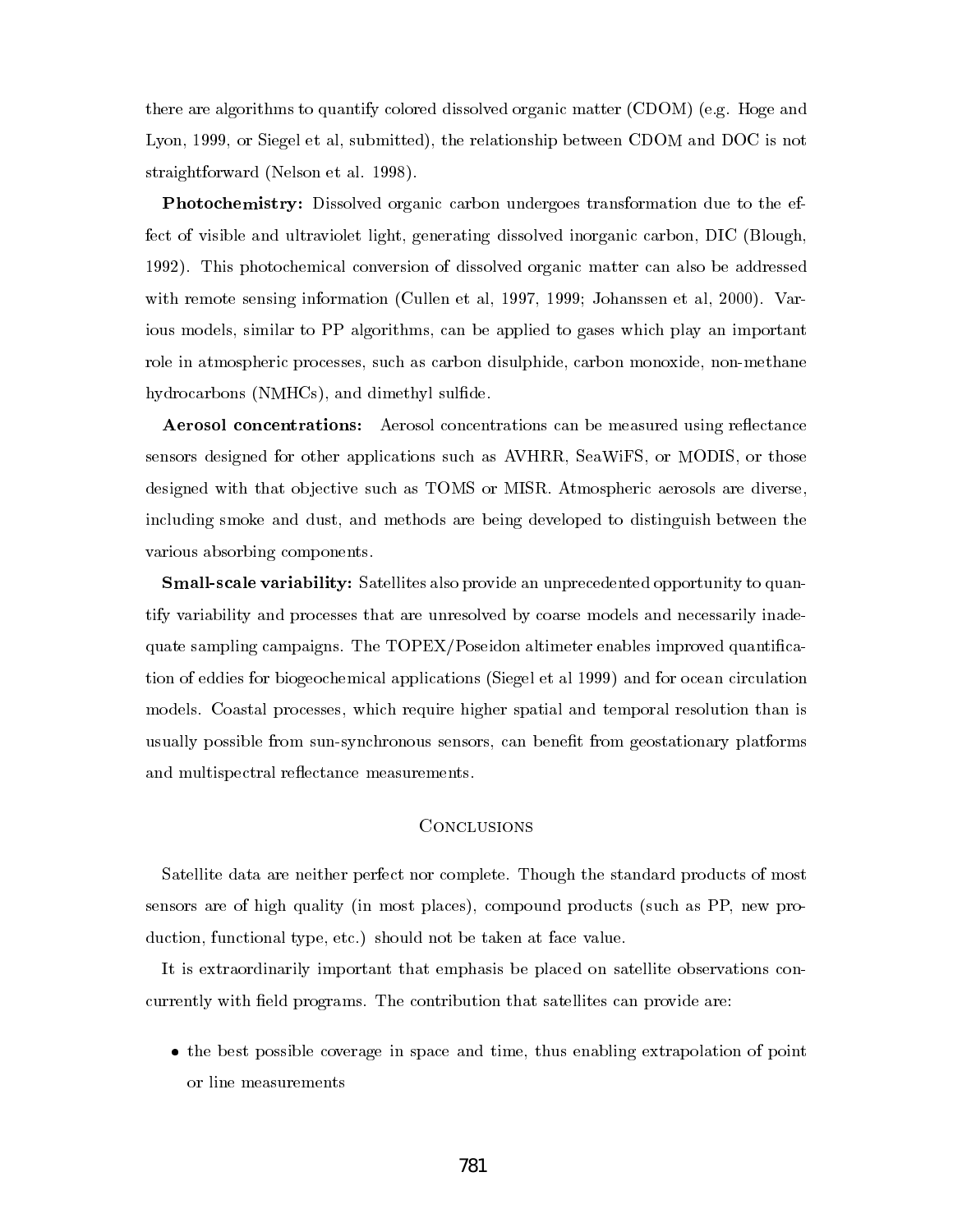- a context for oceanographic processes both in space and time (e.g. presence of eddies or plumes, shifts in wind direction) which can lead to improved understanding of the underlying oceanography
- data to force, assimilate into, or constraint models in models in the constraint models of  $\sim$
- an estimate of scales of variability which are not accessible except via process studies (e.g. eddies, wind events, bloom dynamics).

It is important that the sea-going community request new and improved sensors. For example, the salinity mission will have impact on better determinations of global pCO2 patterns and variability.

Satellite data cannot replace field observations, but they play a vital complementary role. Both field and remote sensing approaches are necessary to tackle the goals of understanding and quantifying global patterns in carbon dynamics.

# **REFERENCES**

Behrenfeld and Falkowski. 1997. A consumer's guide to phytoplankton primary productivity model. Limnology and Oceanography 42(7): 1479-1491.

Blough 1992. Photochemistry in the oceans. Oceanus 35: (1) 36-37.

Brown and Yoder 1994. Coccolithophorid blooms in the global ocea. Journal of Geophysical Research 99: (C4) 7467-7482.

Boutin et al. 1999. Satellite sea surface temperature: a powerful tool for interpreting in situ pCO2 measurements in the equatorial Pacic Ocean. Tellus B 51: (2) 490-508.

Campbell et al. 2000. Comparison of algorithms for estimating ocean primary production from surface chlorophyll, temperature, and irradiance. Submitted to Global Biogeochemical Cycles.

Carr et al. 2000. A new value for oceanic new production from heat storage measured by satellit. EOS Transactions, AGU, Vol. 80 (49), 27.

Cullen, J.J., R.F. Davis, J.S. Bartlett and W.L. Miller. 1997. Toward remote sensing of UV attenuation, photochemical fluxes and biological effects of UV in surface waters. 1997 ASLO Winter Meeting, Santa Fe.

Cullen, J.J., R.F. Davis, B. Nieke, S. Johannessen, and W.L. Miller. 1999. Estimating UV attenuation and photochemical reaction rates from remote sensing of ocean color.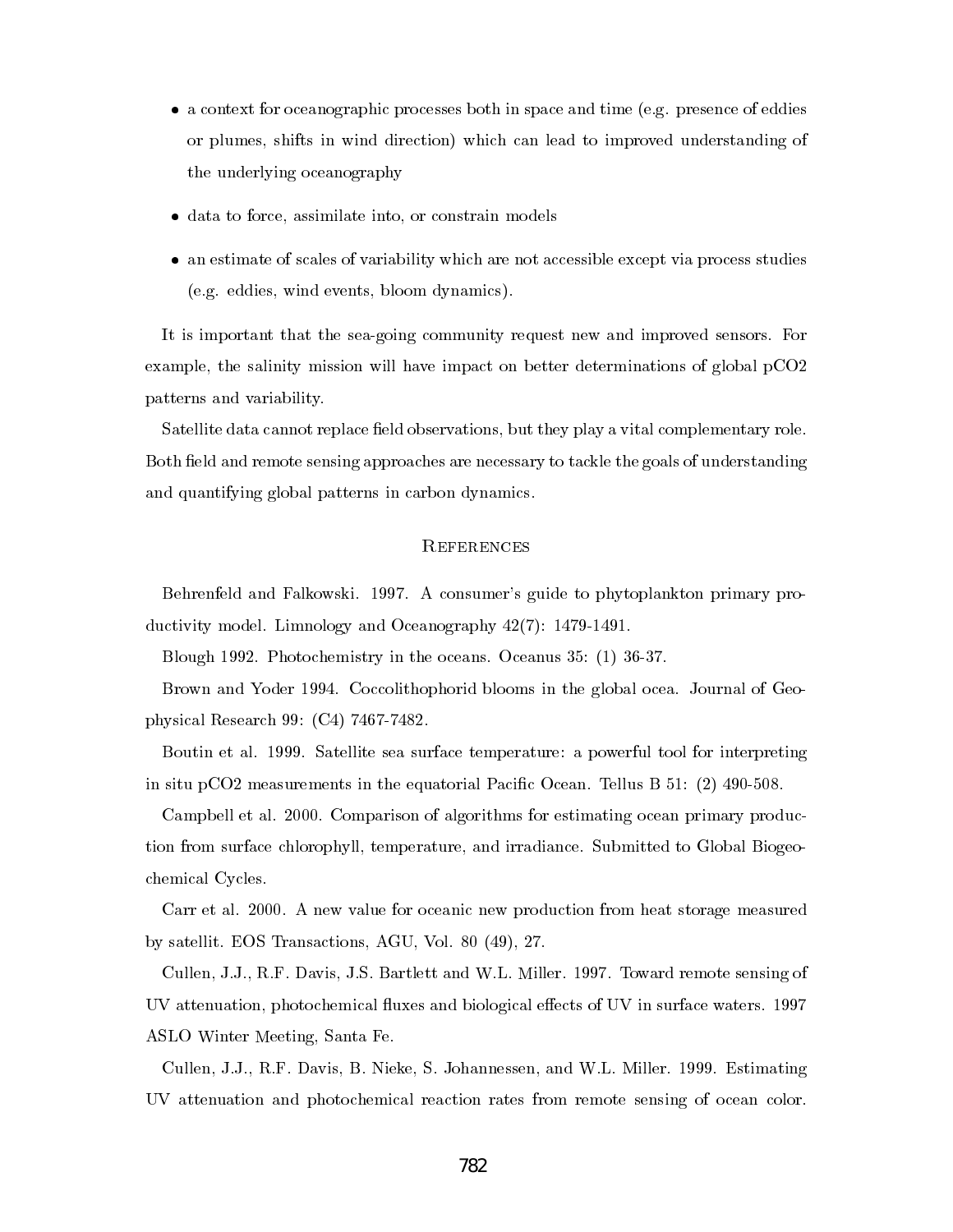XXII General Assembly, IUGG; IAPSO Symposium, Birmingham, July 1999.

Frew et al. 1999. Improved estimates of air-sea CO2 exchange rates from dual frequency altimeter backscatter. EOS Transactions, AGU, Vol. 80 (49), 153.

Goes et al. 2000. Basin scale estimates of Sea Surface Nitrate and New Production from remotely sensed Sea Surface Temperature and Chlorophyll. Geophysical Research Letters 27: (9) 1263-1266

Gordon et al., in prep. Retrieval of coccolithophore calcite concentration from SeaWiFS imagery.

Gregg and Woodward, 1998. Improvements in coverage frequency of ocean color: combining data from SeaWiFS annd MODIS. IEEE Trans. Geosci. Remote Sens., 36: 1350- 1353.

Hoge and Lyon. 1999. Spectral parameters of inherent optical property models: method for satellite retrieval by matrix inversion of an oceanic radiance model. Applied Optics 38: (9) 1657-1662.

Husar et al. 2001. The Asian Dust events of April 1998. Journal of Geophysical Research, in press.

Johanssen, SC, W Miller, and JJ Cullen. 2000. An estimate of the marine photochemical source of dissolved inorganic carbon from SeaWiFS ocean color. EOS Transactions, AGU, Vol. 80 (49), 62.

Lee et al. 1998. Low interannual variability in recent oceanic uptake of atmospheric carbon dioxide. Nature 396: (6707) 155-159 NOV 12 1998

Loukos H et al. 2000. Interannual variability of equatorial Pacific CO2 fluxes estimated from temperature and salinity data. Geophysical Research Letters 27: (12) 1735-1738

McClain and Fargione. 1999. SIMBIOS Project 1999 Annual Report, NASA Tech. Memo. 19990209486, NASA Goddard Space Flight Center, Greenbelt, MD, 128 pp.

Nelson et al. 1998. Seasonal dynamics of colored dissolved material in the Sargasso Sea. Deep-Sea Research I 45: (6) 931-957

Sathyendranath et al. 1991. Estimation of new production in the ocean by compound remote-sensing. Nature 353: 129-133.

Sciare et al. 2000. Spatial and temporal variability of atmospheric sulfur-containing gases and particles during the Albatross campaign Journal of Geophysical Research-Atmospheres 105: (D11) 14433-14448.